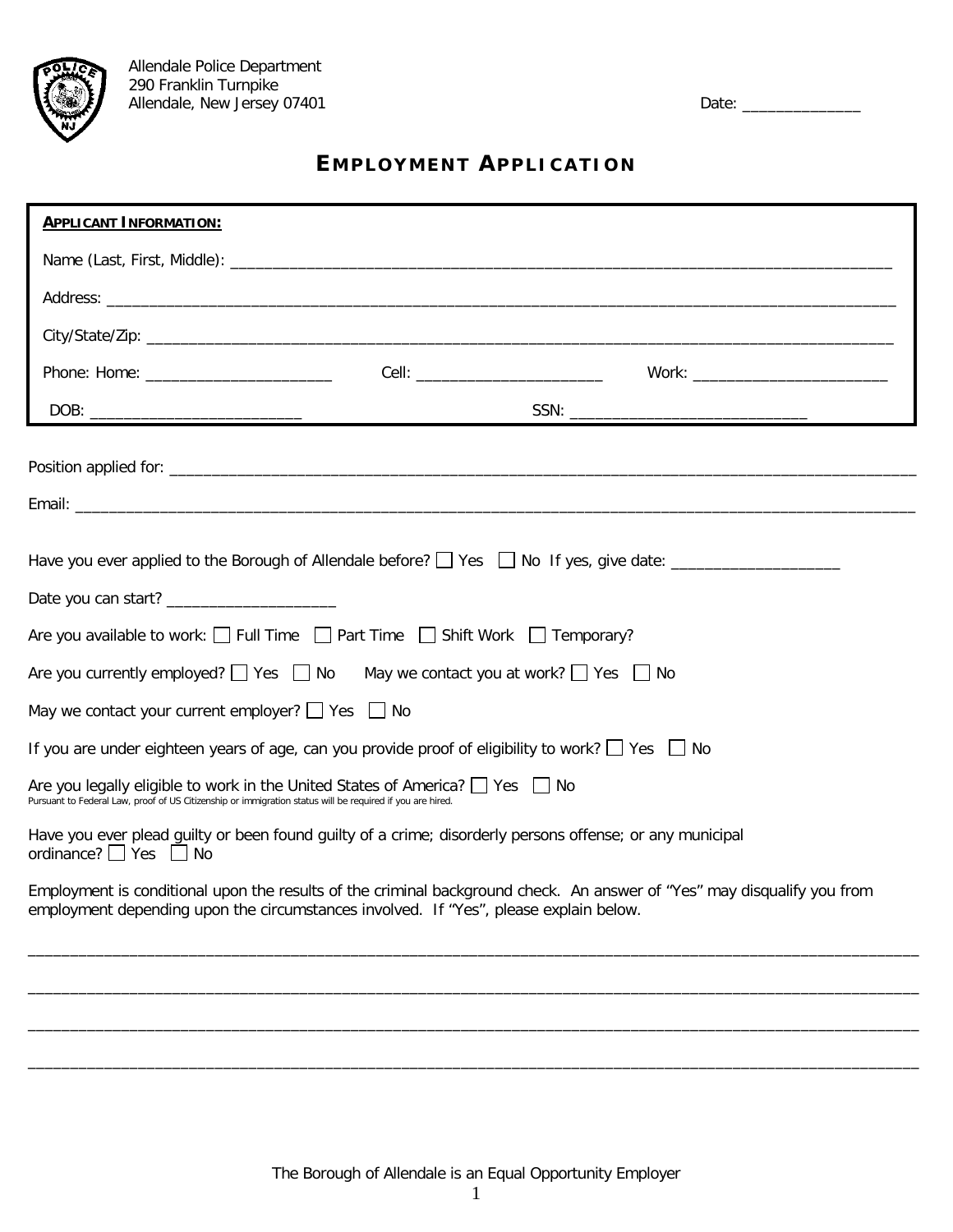**Employment History**: This section must be completed even if you attach a resume. List your last four employers and major assignments with the same employer. Begin with the most recent. Include any military service. Explain any gaps in employment in the space on this form marked comments located at the bottom of this page.

| Employer:                  | Date Started:           | Work performed/Responsibilities:                   |
|----------------------------|-------------------------|----------------------------------------------------|
|                            |                         |                                                    |
| Address:                   | Date Left:              |                                                    |
|                            |                         |                                                    |
|                            |                         |                                                    |
| Job Title:                 | <b>Starting Salary:</b> |                                                    |
|                            |                         |                                                    |
| Reason for leaving:        | Final Salary:           |                                                    |
|                            |                         |                                                    |
| Supervisor's Name & Phone: |                         | May we contact for Reference? $\Box$ Yes $\Box$ No |
|                            |                         |                                                    |

| Employer:                  | Date Started:           | Work performed/Responsibilities:                   |
|----------------------------|-------------------------|----------------------------------------------------|
| Address:                   | Date Left:              |                                                    |
| Job Title:                 | <b>Starting Salary:</b> |                                                    |
| Reason for leaving:        | Final Salary:           |                                                    |
| Supervisor's Name & Phone: |                         | May we contact for Reference? $\Box$ Yes $\Box$ No |

| Employer:                  | Date Started:           | Work performed/Responsibilities:                   |
|----------------------------|-------------------------|----------------------------------------------------|
| Address:                   | Date Left:              |                                                    |
| Job Title:                 | <b>Starting Salary:</b> |                                                    |
| Reason for leaving:        | Final Salary:           |                                                    |
| Supervisor's Name & Phone: |                         | May we contact for Reference? $\Box$ Yes $\Box$ No |

| Employer:                  | Date Started:           | Work performed/Responsibilities:                   |
|----------------------------|-------------------------|----------------------------------------------------|
| Address:                   | Date Left:              |                                                    |
| Job Title:                 | <b>Starting Salary:</b> |                                                    |
| Reason for leaving:        | Final Salary:           |                                                    |
| Supervisor's Name & Phone: |                         | May we contact for Reference? $\Box$ Yes $\Box$ No |

Comments: \_\_\_\_\_\_\_\_\_\_\_\_\_\_\_\_\_\_\_\_\_\_\_\_\_\_\_\_\_\_\_\_\_\_\_\_\_\_\_\_\_\_\_\_\_\_\_\_\_\_\_\_\_\_\_\_\_\_\_\_\_\_\_\_\_\_\_\_\_\_\_\_\_\_\_\_\_\_\_\_\_\_\_\_\_\_\_\_\_\_\_\_\_\_\_

\_\_\_\_\_\_\_\_\_\_\_\_\_\_\_\_\_\_\_\_\_\_\_\_\_\_\_\_\_\_\_\_\_\_\_\_\_\_\_\_\_\_\_\_\_\_\_\_\_\_\_\_\_\_\_\_\_\_\_\_\_\_\_\_\_\_\_\_\_\_\_\_\_\_\_\_\_\_\_\_\_\_\_\_\_\_\_\_\_\_\_\_\_\_\_\_\_\_\_\_\_\_\_\_\_

\_\_\_\_\_\_\_\_\_\_\_\_\_\_\_\_\_\_\_\_\_\_\_\_\_\_\_\_\_\_\_\_\_\_\_\_\_\_\_\_\_\_\_\_\_\_\_\_\_\_\_\_\_\_\_\_\_\_\_\_\_\_\_\_\_\_\_\_\_\_\_\_\_\_\_\_\_\_\_\_\_\_\_\_\_\_\_\_\_\_\_\_\_\_\_\_\_\_\_\_\_\_\_\_\_

\_\_\_\_\_\_\_\_\_\_\_\_\_\_\_\_\_\_\_\_\_\_\_\_\_\_\_\_\_\_\_\_\_\_\_\_\_\_\_\_\_\_\_\_\_\_\_\_\_\_\_\_\_\_\_\_\_\_\_\_\_\_\_\_\_\_\_\_\_\_\_\_\_\_\_\_\_\_\_\_\_\_\_\_\_\_\_\_\_\_\_\_\_\_\_\_\_\_\_\_\_\_\_\_\_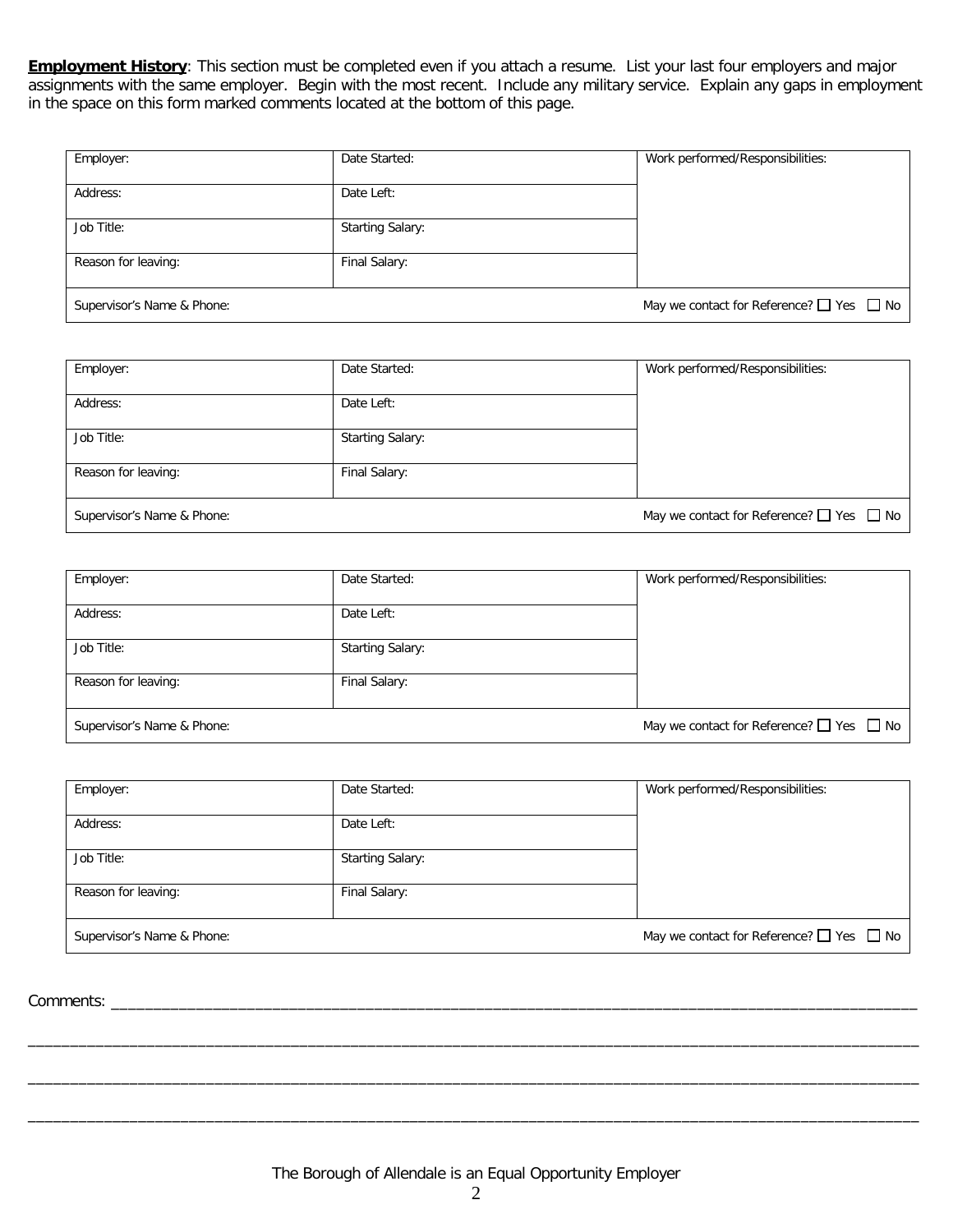**Education**: Provide information on your formal schooling and education. Include elementary, secondary and post-secondary education, if any. Include any formal vocational or professional education. For high school and post-secondary education, indicate any major or specialty, such as Academic, Business or Trade.

| <b>School</b> | <b>Years Completed:</b><br>(Circle) | Graduated:<br>(Circle) | <b>Major Field:</b> |
|---------------|-------------------------------------|------------------------|---------------------|
| Elementary:   | 5 6<br>7 8                          | Yes<br>No              | N/A                 |
| High School:  | $2 \quad 3 \quad 4$                 | Yes<br>No              |                     |
| College:      | $2 \quad 3 \quad 4$                 | Yes<br>No              |                     |
| Other:        | -4                                  | Yes<br>No              |                     |

## **Languages**: List any foreign languages you know and indicate your level of proficiency:

| Language | <b>Speak Some</b> | <b>Speak Fluently</b> | Read      | Write |
|----------|-------------------|-----------------------|-----------|-------|
|          | Yes               | Yes                   | No        | Yes   |
|          | No                | No                    | Yes       | No    |
|          | Yes               | Yes                   | <b>No</b> | Yes   |
|          | No                | No                    | Yes       | No    |
|          | Yes               | Yes                   | Yes       | Yes   |
|          | No                | No                    | No        | No    |
|          | Yes               | Yes                   | Yes       | Yes   |
|          | No                | No                    | <b>No</b> | No    |

**Special Skills & Experience**: State any special skills, experience, training, licenses, certifications or other factors that make you especially qualified for the position for which you are applying.

\_\_\_\_\_\_\_\_\_\_\_\_\_\_\_\_\_\_\_\_\_\_\_\_\_\_\_\_\_\_\_\_\_\_\_\_\_\_\_\_\_\_\_\_\_\_\_\_\_\_\_\_\_\_\_\_\_\_\_\_\_\_\_\_\_\_\_\_\_\_\_\_\_\_\_\_\_\_\_\_\_\_\_\_\_\_\_\_\_\_\_\_\_\_\_\_\_\_\_\_\_\_\_\_\_

\_\_\_\_\_\_\_\_\_\_\_\_\_\_\_\_\_\_\_\_\_\_\_\_\_\_\_\_\_\_\_\_\_\_\_\_\_\_\_\_\_\_\_\_\_\_\_\_\_\_\_\_\_\_\_\_\_\_\_\_\_\_\_\_\_\_\_\_\_\_\_\_\_\_\_\_\_\_\_\_\_\_\_\_\_\_\_\_\_\_\_\_\_\_\_\_\_\_\_\_\_\_\_\_\_

\_\_\_\_\_\_\_\_\_\_\_\_\_\_\_\_\_\_\_\_\_\_\_\_\_\_\_\_\_\_\_\_\_\_\_\_\_\_\_\_\_\_\_\_\_\_\_\_\_\_\_\_\_\_\_\_\_\_\_\_\_\_\_\_\_\_\_\_\_\_\_\_\_\_\_\_\_\_\_\_\_\_\_\_\_\_\_\_\_\_\_\_\_\_\_\_\_\_\_\_\_\_\_\_\_

\_\_\_\_\_\_\_\_\_\_\_\_\_\_\_\_\_\_\_\_\_\_\_\_\_\_\_\_\_\_\_\_\_\_\_\_\_\_\_\_\_\_\_\_\_\_\_\_\_\_\_\_\_\_\_\_\_\_\_\_\_\_\_\_\_\_\_\_\_\_\_\_\_\_\_\_\_\_\_\_\_\_\_\_\_\_\_\_\_\_\_\_\_\_\_\_\_\_\_\_\_\_\_\_\_

\_\_\_\_\_\_\_\_\_\_\_\_\_\_\_\_\_\_\_\_\_\_\_\_\_\_\_\_\_\_\_\_\_\_\_\_\_\_\_\_\_\_\_\_\_\_\_\_\_\_\_\_\_\_\_\_\_\_\_\_\_\_\_\_\_\_\_\_\_\_\_\_\_\_\_\_\_\_\_\_\_\_\_\_\_\_\_\_\_\_\_\_\_\_\_\_\_\_\_\_\_\_\_\_\_

\_\_\_\_\_\_\_\_\_\_\_\_\_\_\_\_\_\_\_\_\_\_\_\_\_\_\_\_\_\_\_\_\_\_\_\_\_\_\_\_\_\_\_\_\_\_\_\_\_\_\_\_\_\_\_\_\_\_\_\_\_\_\_\_\_\_\_\_\_\_\_\_\_\_\_\_\_\_\_\_\_\_\_\_\_\_\_\_\_\_\_\_\_\_\_\_\_\_\_\_\_\_\_\_\_

\_\_\_\_\_\_\_\_\_\_\_\_\_\_\_\_\_\_\_\_\_\_\_\_\_\_\_\_\_\_\_\_\_\_\_\_\_\_\_\_\_\_\_\_\_\_\_\_\_\_\_\_\_\_\_\_\_\_\_\_\_\_\_\_\_\_\_\_\_\_\_\_\_\_\_\_\_\_\_\_\_\_\_\_\_\_\_\_\_\_\_\_\_\_\_\_\_\_\_\_\_\_\_\_\_

\_\_\_\_\_\_\_\_\_\_\_\_\_\_\_\_\_\_\_\_\_\_\_\_\_\_\_\_\_\_\_\_\_\_\_\_\_\_\_\_\_\_\_\_\_\_\_\_\_\_\_\_\_\_\_\_\_\_\_\_\_\_\_\_\_\_\_\_\_\_\_\_\_\_\_\_\_\_\_\_\_\_\_\_\_\_\_\_\_\_\_\_\_\_\_\_\_\_\_\_\_\_\_\_\_

**Comments & Additional Information**: Is there any additional information about you we should consider?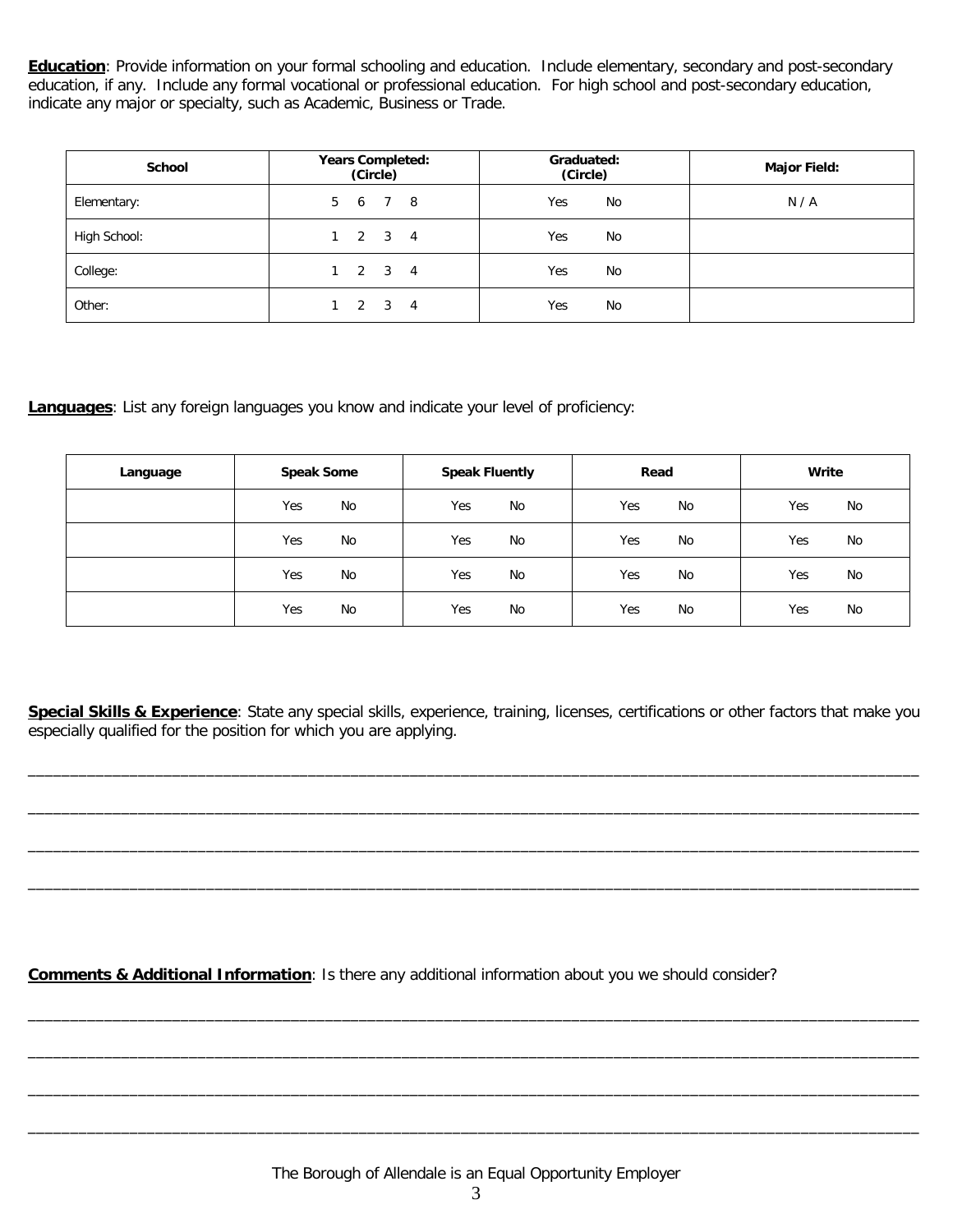**References**: Provide the names, addresses and phone numbers of three people whom we may contact as a reference. They should *not* be relatives or former supervisors.

| Name | <b>Address</b> | <b>Phone Number</b> | <b>Years Known</b> |
|------|----------------|---------------------|--------------------|
|      |                |                     |                    |
|      |                |                     |                    |
|      |                |                     |                    |

## **Understandings and Agreements**:

As an applicant for a position with the Borough of Allendale, I understand and agree that I must provide truthful and accurate information in this application. I understand that my application may be rejected if any information is not complete, true and accurate. If hired, I understand that I may be separated from employment if the Borough of Allendale later discovers that information on this form was incomplete, untrue or inaccurate. I give the Borough of Allendale the right to investigate the information I have provided and talk with former employers (except where I have indicated they may not be contacted). I give the Borough of Allendale the right to secure additional job-related information about me. I release the Borough of Allendale and its representatives from all liability for seeking such information. I understand that the Borough of Allendale is an equalopportunity employer and does not discriminate in its hiring practices. I understand that the Borough of Allendale will make reasonable accommodations as required by the Americans with Disabilities Act. I understand that, if employed, I may resign at any time and that the Borough of Allendale may terminate me at any time in accordance with its established policies and procedures. No representatives of the Borough of Allendale may make any assurances to the contrary. I understand that any offer of employment may be subject to job-related medical, physical, drug or psychological tests. I also understand that some positions may involve complete background and criminal checks.

| <b>DEPARTMENT USE ONLY</b> |                                   |
|----------------------------|-----------------------------------|
|                            |                                   |
|                            | Number: _________________________ |
|                            |                                   |
|                            |                                   |